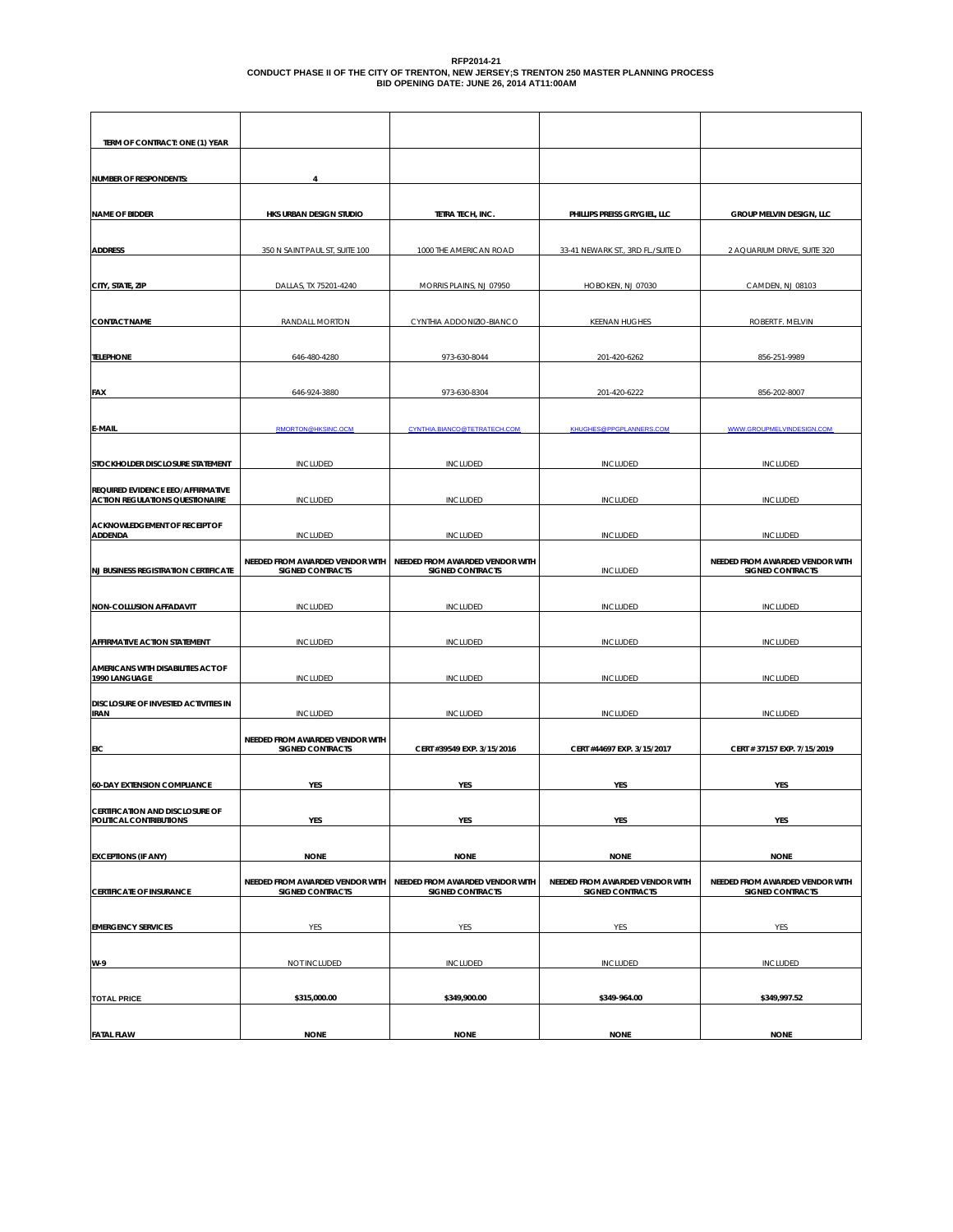#### **ATTACHMENT A**

#### Cost Proposal Form

- The Consultant shall explain all expenses associated to the proposal/bid packet. The Consultant shall provide one (1) Fixed Fee Proposal  $\bullet$ broken down by Milestone as outlined in the "Specific Deliverables" Section.
- Total compensation for services rendered and deliverables shall include any hourly billing rate and all expected related expenses, both  $\cdot$ actual and administrative.
- Costs for subcontractors are broken out separately.  $\cdot$
- Please note if any subcontractors are certified Minority and Women's Business Enterprises.
- The prices proposed in the Contractor's response will be valid for a minimum of 90 days following the submission deadline for this RFP.  $\overline{\phantom{a}}$

| Deliverable     | <b>Explanation</b>                                | <b>Estimated Hours</b>                                                                  | Hourly Rate | Total Compensation                                                     |
|-----------------|---------------------------------------------------|-----------------------------------------------------------------------------------------|-------------|------------------------------------------------------------------------|
| <b>Analysis</b> | <b>HKS</b><br>4ward Planning<br>Langan            |                                                                                         |             | \$45,000<br>\$54,000<br>\$36,000<br>Analysis Total \$135,000           |
| Options         | HKS.<br>4ward Planning<br>Langan<br>VJ Associates |                                                                                         |             | \$72,000<br>\$18,000<br>\$12,000<br>\$9,000<br>Options Total \$111,000 |
| Plan            | HKS.<br>4ward Planning<br>Langan<br>VJ Associates |                                                                                         |             | \$40,500<br>\$18,000<br>\$6,000<br>\$4,500<br>Plan Total \$69,000      |
|                 |                                                   |                                                                                         |             | Total \$315,000                                                        |
|                 |                                                   |                                                                                         |             | Estimated Reimbursable Expenses \$35,000                               |
|                 |                                                   | List any additional explanation of cost and list assumptions that could influence cost. |             |                                                                        |

We have projected 12 months. Because there is an ebb and flow to a project of this sort, we budget an average week in order to estimate a fee. Although the estimates given below may need to be adjusted once we have finalized the scope and tasks.

| Name               | Position                             | Hourly Rate |
|--------------------|--------------------------------------|-------------|
| Randy Morton       | HKS   Principal-In-Charge            | \$295       |
| Cecil Bakalor      | <b>HKS</b>   Project Manager         | \$218       |
| Takeshi Kamiya     | HKS   Urban Designer                 | \$238       |
| Todd Poole         | 4ward   Managing Principal           | \$190       |
| <b>Neil Rivers</b> | Langan   Brownfield Redevelopment    | \$250       |
| Gregory Woodruff   | Langan   Natural Resources           | \$210       |
| Karl Pehnke        | Langan   Traffic Engineer            | \$250       |
| Joseph Lucin       | VJ Associates   Director of Projects | \$134       |

Randy Morton, AIA - Principal | Director of HKS Urban Design Studio Name and Title of authorized person who reviewed and approved this response HKS, Architects, Inc. Name of Consultant Firm June 26, 2014 Date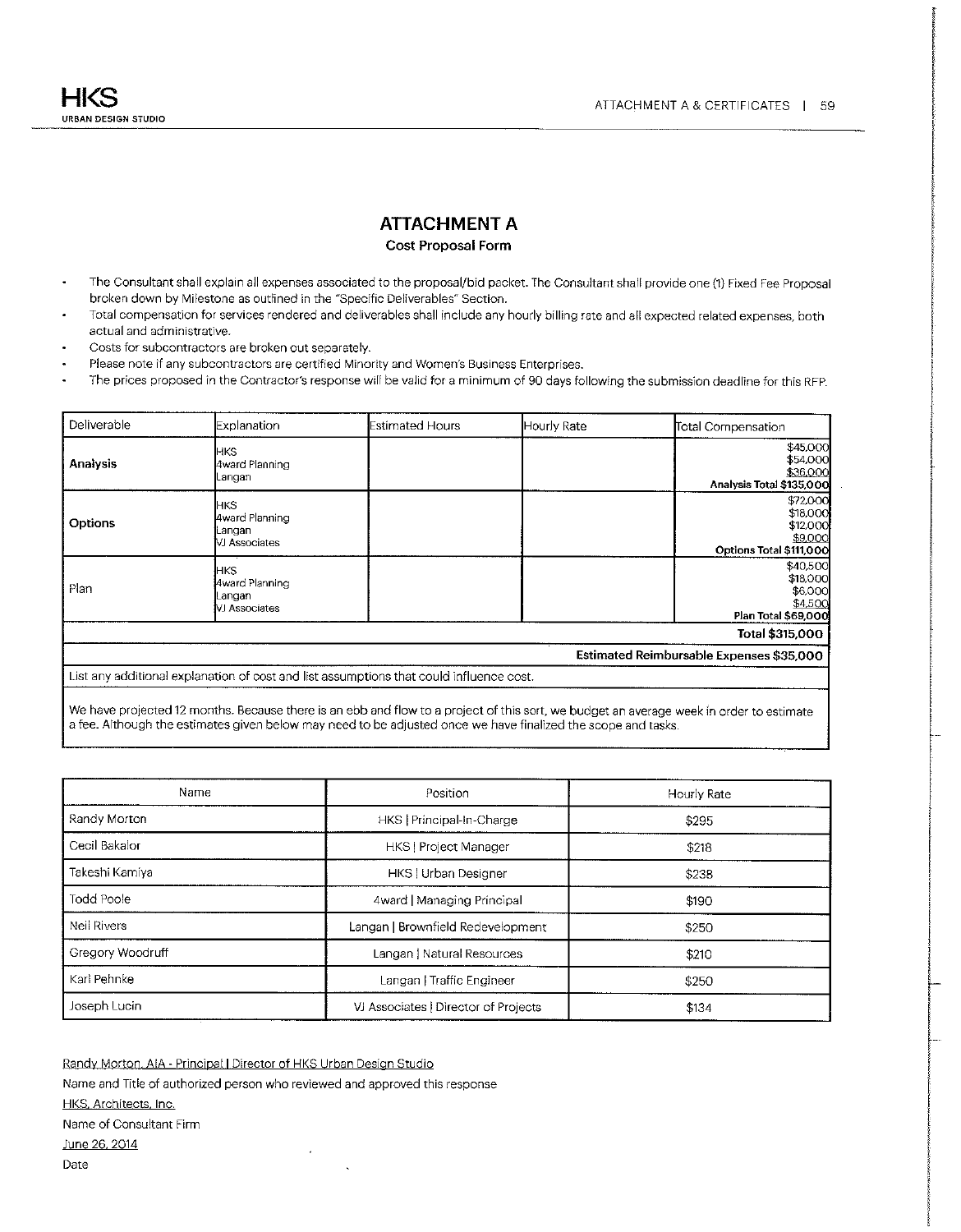### **ATTACHMENT A**

**Cost Proposal Form** 

- The Consultant shall explain all expenses associated to the proposal/bid packet. The Consultant shall provide one (1) Fixed Fee Proposal broken down by Milestone as outlined in the "Specific Deliverables" Section.
- Total compensation for services rendered and deliverables shall include any hourly billing rate and all expected related expenses, both actual and administrative.
- Costs for subcontractors are broken out separately.
- Please note if any subcontractors are certified Minority and Women's Business Enterprises.
- The prices proposed in the Contractor's response will be valid for a minimum of 90 days  $\bullet$ following the submission deadline for this RFP.

|                              |                      |                        |                    | Total        |
|------------------------------|----------------------|------------------------|--------------------|--------------|
| <b>Deliverable</b>           | <b>Explanation</b>   | <b>Estimated Hours</b> | <b>Hourly Rate</b> | Compensation |
| Unified Land Use and         |                      | 365                    | \$125.00           | \$45,625     |
| Circulation Element Plan     |                      |                        |                    |              |
| Economic Development         |                      | 270                    | \$125.00           | \$33,750     |
| Element Plan                 |                      |                        |                    |              |
| Housing Development          |                      | 200                    | \$125.00           | \$25,000     |
| Element Plan                 |                      |                        |                    |              |
| Education Element Plan       |                      | 140                    | \$125.00           | \$17,500     |
| <b>Environmental Element</b> |                      | 200                    | \$125.00           | \$25,000     |
| Plan                         |                      |                        |                    |              |
| Five Individual District     |                      | 689                    | \$125.00           | \$86,125     |
| Plans                        |                      |                        |                    |              |
| Departmental Work Plan       |                      | 144                    | \$125.00           | \$18,000     |
| Capital Improvement Plan     |                      | 110                    | \$125.00           | \$15,500     |
|                              |                      |                        |                    |              |
| Master Plan                  |                      | 234                    | \$125.00           | \$29,300     |
| Master Plan                  |                      | 200                    | \$125.00           | \$25,000     |
| Implementation/              |                      |                        |                    |              |
| <b>Facilitation Manual</b>   |                      |                        |                    |              |
| Public Presentation of       |                      | 100                    | \$125.00           | \$12,600     |
| Final Plan                   |                      |                        |                    |              |
| Website Update               |                      | 92                     | \$125.00           | \$11,500     |
| Reasonable and Ordinary      | Printing, travel,    |                        | At cost            | \$5,000      |
| <b>Expenses</b>              | advertisements, etc. |                        |                    |              |
| <b>GRAND TOTAL</b>           |                      | 2,744 Hrs.             |                    | \$349,900    |

Include any additional explanation of costs and list assumptions that could influence cost. List explanation and assumptions below:

- 1. All materials from Phase I will be provided to the selected consultant
- 2. The time schedule, as proposed, remains the same.
- 3. The estimated hourly rate listed above is a projected blended rate and the actual cost per hour for each team member will charged for the tasks.
- 4. The estimated hours listed above were calculated using the estimated blended rate above and are only estimations.
- The Trenton HED Staff will be directly involved in the planning process. 5.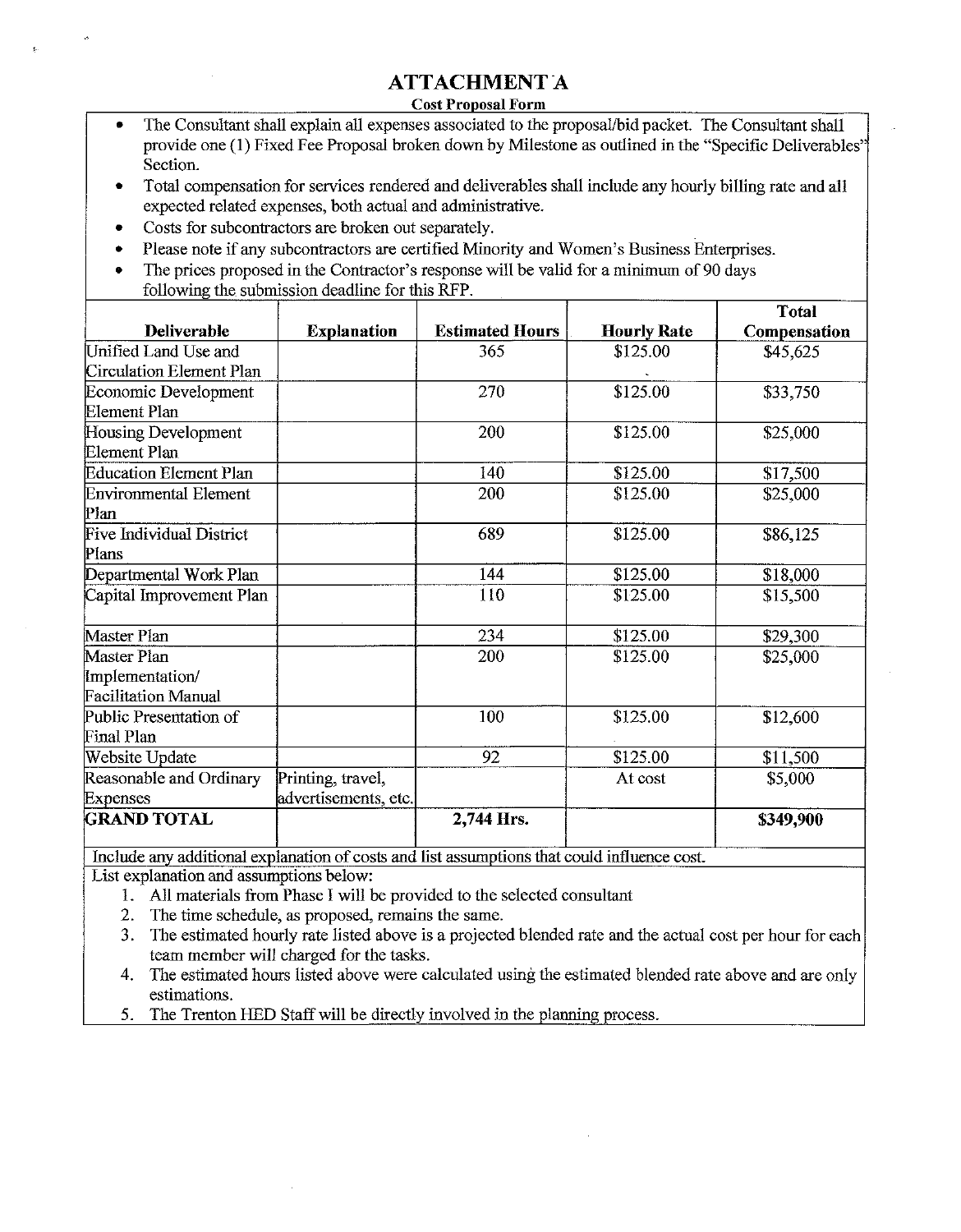| Name                                            | <b>Role/Position</b>                  | <b>Hourly Rate</b> |
|-------------------------------------------------|---------------------------------------|--------------------|
| Tetra Tech, Inc.                                |                                       |                    |
| Ryan Conklin, AICP, PP                          | Project Manager and GIS               | \$94               |
| John Mizerak                                    | <b>Technical Advisor</b>              | \$157              |
| Andy Mazzeo                                     | Quality Control Manager               | \$197              |
| Roseann Cordelli                                | Communication and Outreach Manager    | \$142              |
| Mason McClellan                                 | Planner                               | \$110              |
| <b>Emily Slotnick</b>                           | Planner                               | \$80               |
| Erik Genga                                      | Planner                               | \$101              |
| <b>Russ Dudley, PE</b>                          | Engineer                              | \$159              |
| Casey Grabowski, PE                             | Engineer                              | \$95               |
| Harish Mital, PE                                | Senior Engineer                       | $\overline{$}192$  |
| <b>Bob Rynkar</b>                               | <b>Financial Analyst</b>              | \$119              |
| Tony Subbio                                     | Planner                               | \$117              |
| Jen Johnson                                     | Administrative                        | \$84               |
| Patrice Stevens                                 | Administrative                        | \$35               |
| Marybeth Craig                                  | Administrative                        | \$49               |
| <b>Subcontractors</b>                           |                                       |                    |
| Charles Hill (Section 3 DBE)*                   | Communication and Outreach Specialist | \$160              |
| Susan S. Gruel, PP (WBE)*                       | Senior Planner                        | \$165              |
| Fred Heyer, AICP, PP, LEED-AP ND,<br>CNU (WBE)* | Senior Planner                        | \$165              |
| Christopher Dochney, AICP, PP<br>$(WBE)*$       | Planner                               | \$135              |
| Michael Lawson (WBE)*                           | Planner                               | \$115              |
| Elena Gable (WBE)*                              | GIS/Planner                           | \$100              |
| Tracey Scott AIA, LEED AP (MBE)*                | Urban Designer                        | \$160              |
| Amy Kim, AICP (MBE)*                            | <b>Transportation Planner</b>         | \$150              |
| Angie M Mason, AICP (MBE)*                      | Planner                               | \$165              |
| Michael H Anderson AIA, NOMA<br>$(MBE)*$        | <b>Technical Advisor</b>              | \$180              |
| <b>Grand Total (See above)</b>                  |                                       | \$349,900          |

Jadons hun

Cynthia Addonizio-Bianco - Morris Plains Office Supervisor

Name and Title of authorized person who reviewed and approved this response

Tetra Tech, Inc. Name of Consultant Firm

6/25/2014

Date

 $\frac{1}{2}$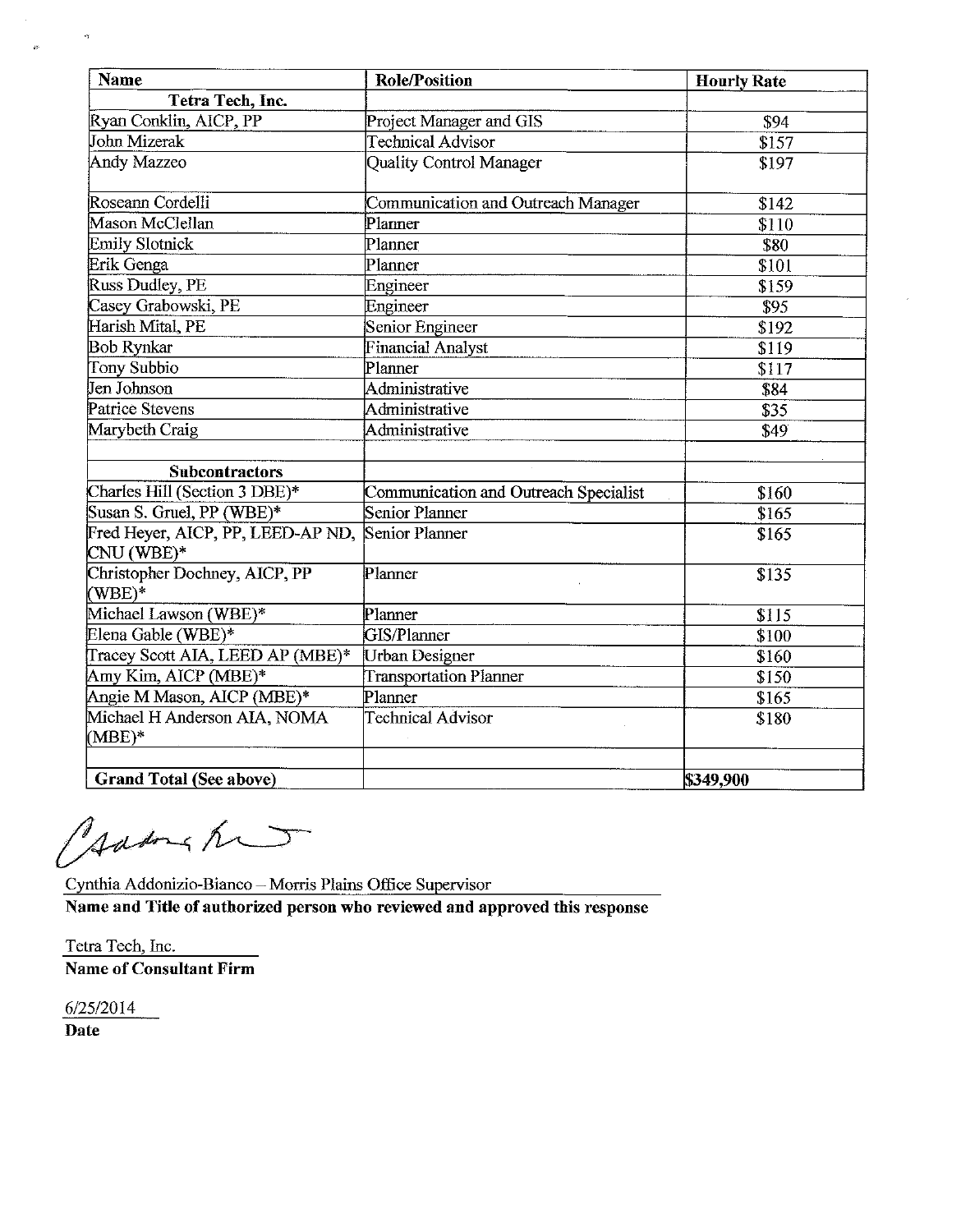Appendix A1: Cost Proposal

| Specific Deliverable                     | Explanation                                                                                                                                                                                                                                                                                                      | <b>Estimated Hours</b> | <b>Hourly Rate</b> | <b>Total Compensation</b> |
|------------------------------------------|------------------------------------------------------------------------------------------------------------------------------------------------------------------------------------------------------------------------------------------------------------------------------------------------------------------|------------------------|--------------------|---------------------------|
| Unified Land Use and Circulation Element | Includes 5 Individual District Plans; Departmental Work<br>Plan; Recommendations for Capital Improvement Plan;<br>Design guidelines and regulating plan; Implementation<br>Community Outreach; Administration and Project<br>and Facilitation Manual; Public Presentation;<br>Management for Overall Master Plan | 1300                   | \$117.69           | \$152,998                 |
| Economic Development Element             | Includes Departmental Work Plan; Implementation &<br>ual; Public Presentation; Community<br>Facilitation Man<br>Outreach                                                                                                                                                                                         | 352                    | \$151.73           | \$53,407                  |
| <b>Housing Element</b>                   | mental Work Plan; Implementation &<br>ual; Public Presentation; Community<br>Includes Depart<br>Facilitation Man<br>Outreach                                                                                                                                                                                     | 498                    | \$117.10           | \$58,315                  |
| <b>Education Element</b>                 | Includes Departmental Work Plan; Implementation &<br>ual; Public Presentation; Community<br>Facilitation Man<br>Outreach                                                                                                                                                                                         | 230                    | \$132.64           | \$30,507                  |
| Environmental Element                    | Includes Departmental Work Plan; Implementation &<br>ual; Public Presentation; Community<br>Facilitation Man<br>Outreach                                                                                                                                                                                         | 424                    | \$129.10           | \$54,737                  |
| <b>TOTAL</b>                             |                                                                                                                                                                                                                                                                                                                  | 2804                   |                    | \$349,964                 |
|                                          |                                                                                                                                                                                                                                                                                                                  |                        |                    |                           |

 $\hat{f}$